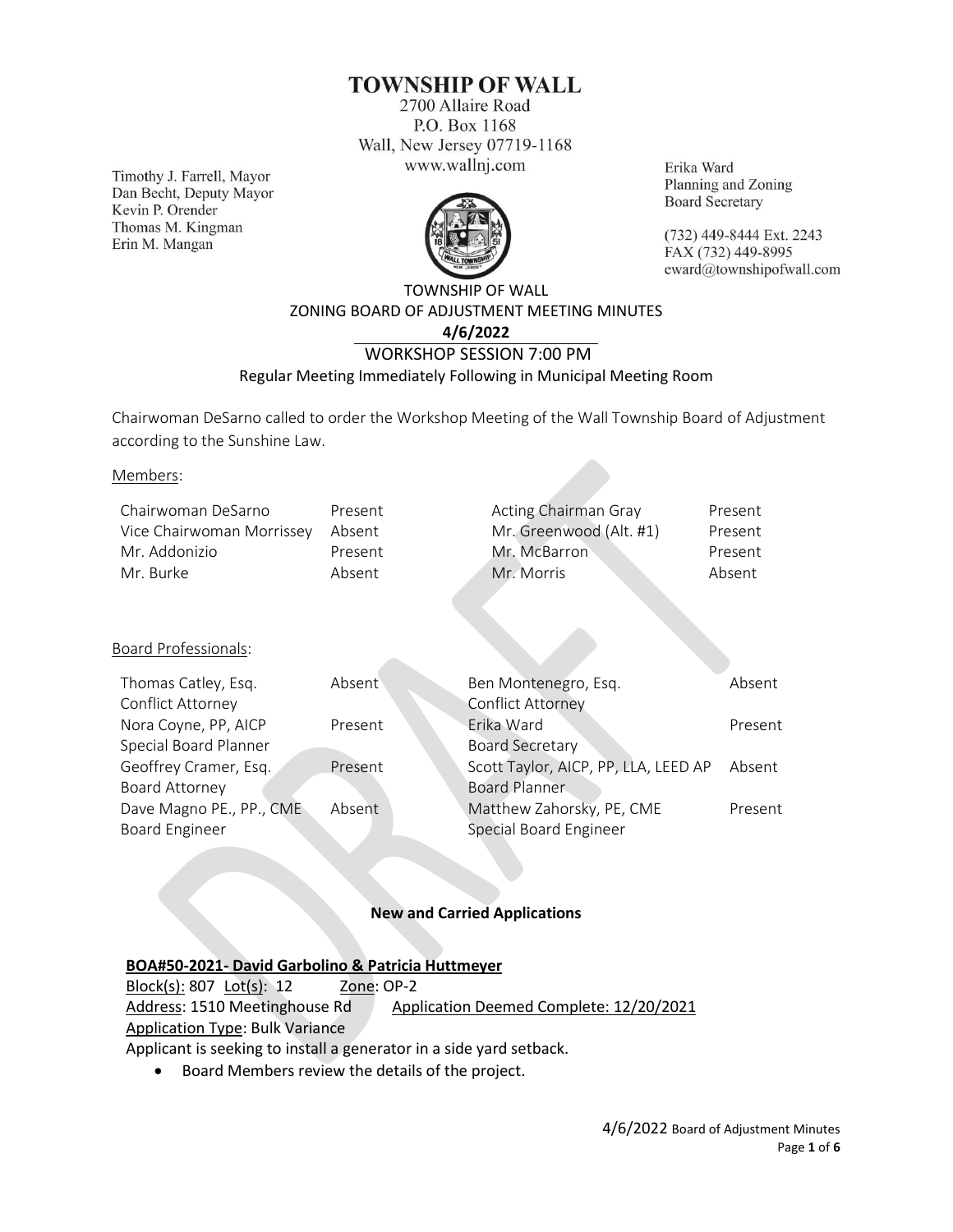# **BOA#51-2021- Christopher Meccia**

Block(s): 943 Lot(s): 16 Zone: R-60 Address: 1640 Martin Road Application Deemed Complete: 12/21/2021 Application Type: Bulk Variance Applicant is seeking to construct a single family home on a vacant lot.

• Board Members review the details of the project.

## **BOA#4-2022- Christopher Radeschi**

Block(s): 854 Lot(s):25.01 Zone: R-10 Address: 1610 Holly Blvd Application Deemed Complete: 1/18/2022 Application Type: Bulk Variance Applicant is seeking to install an in-ground pool with associated pool patio.

• Board Members review the details of the project.

## **BOA#5-2022- Mario Rossi**

Block(s): 716 Lot(s): 21 Zone: R-15 Address: 2165 Village Road Application Deemed Complete: 1/28/2022 Application Type: Bulk Variance Applicant proposes to install a shed and inground pool with patio.

• Board Members review the details of the project.

## **Resolutions**

# **BOA #1-2013- Care One at Wall, LLC- One Year Extension**

Block(s): 745 Lot(s): 4.01 Address: 2621 Highway 138

• No corrections. Resolution can be adopted as written.

## **BOA#2-2022- Robert and Linda McLoughlin**

Block(s): 269 Lot(s): 11 Address: 1819 New Bedford Rd

• No corrections. Resolution can be adopted as written.

# **Minutes to be Adopted**

# **2/16/2022** & **3/2/2022**

## **Adjournment**

## 7:20 PM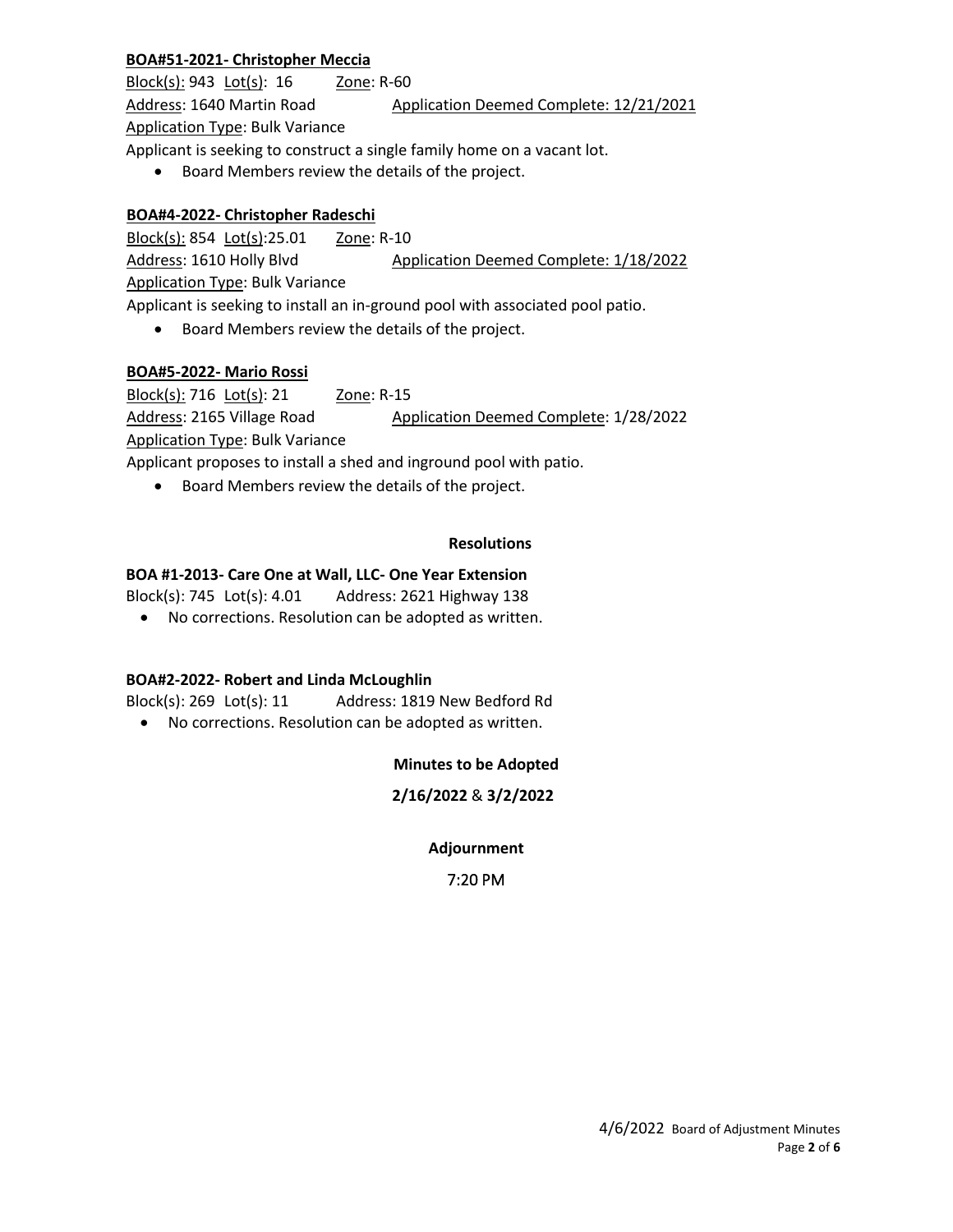# **TOWNSHIP OF WALL**

2700 Allaire Road P.O. Box 1168 Wall, New Jersey 07719-1168 www.wallnj.com

Timothy J. Farrell, Mayor Dan Becht, Deputy Mayor Kevin P. Orender Thomas M. Kingman Erin M. Mangan



Erika Ward Planning and Zoning **Board Secretary** 

(732) 449-8444 Ext. 2243 FAX (732) 449-8995 eward@townshipofwall.com

# TOWNSHIP OF WALL ZONING BOARD OF ADJUSTMENT MEETING MINUTES **4/6/2022** WORKSHOP SESSION 7:00 PM Regular Meeting Immediately Following in Municipal Meeting Room

*7:18PM*

Chairwoman DeSarno called to order the Regular Meeting of the Wall Township Board of Adjustment according to the Sunshine Law.

## **Roll Call**

#### Members:

| Chairwoman DeSarno        | Present | Acting Chairman Gray    | Present |
|---------------------------|---------|-------------------------|---------|
| Vice Chairwoman Morrissey | Absent  | Mr. Greenwood (Alt. #1) | Present |
| Mr. Addonizio             | Present | Mr. McBarron            | Present |
| Mr. Burke                 | Absent  | Mr. Morris              | Absent  |

## Board Professionals:

| Thomas Catley, Esq.      | Absent  | Ben Montenegro, Esq.                 | Absent  |
|--------------------------|---------|--------------------------------------|---------|
| Conflict Attorney        |         | Conflict Attorney                    |         |
| Nora Coyne, PP, AICP     | Present | Frika Ward                           | Present |
| Special Board Planner    |         | <b>Board Secretary</b>               |         |
| Geoffrey Cramer, Esq.    | Present | Scott Taylor, AICP, PP, LLA, LEED AP | Absent  |
| Board Attorney           |         | <b>Board Planner</b>                 |         |
| Dave Magno PE., PP., CME | Absent  | Matthew Zahorsky, PE, CME            | Present |
| <b>Board Engineer</b>    |         | Special Board Engineer               |         |

## **New and Carried Applications**

# **BOA#4-2022- Christopher Radeschi**

| Block(s): 854                          | Lot(s):25.01 | Zone: R-10                                                                    |
|----------------------------------------|--------------|-------------------------------------------------------------------------------|
| Address: 1610 Holly Blvd               |              | Application Deemed Complete: 1/18/2022                                        |
| <b>Application Type: Bulk Variance</b> |              |                                                                               |
|                                        |              | Applicant is seeking to install an in-ground pool with associated pool patio. |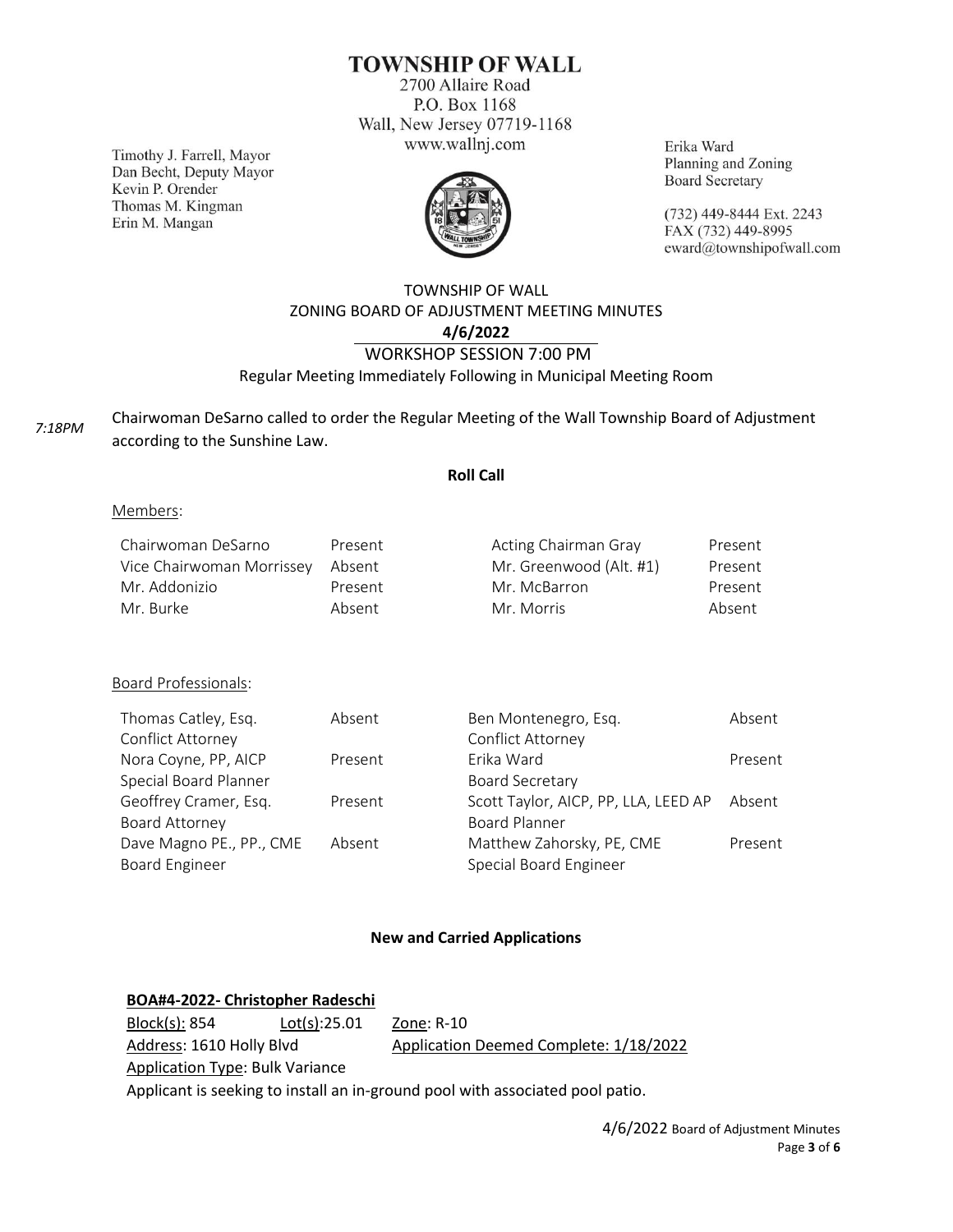## For the Applicant

- Christopher Radeschi
- From the Public
- None

# Summary

- The applicant wants to install an in-ground pool and patio and if any draiginage issues arise, the applicant agrees to handle them with the direction of the Township Engineer.
- Decision
- Motion: Mr. Gray
- Second: Mr. McBarron
- Roll Call:

| non can.                             |        |                         |        |
|--------------------------------------|--------|-------------------------|--------|
| Chairwoman DeSarno                   | Yea    | Mr. Gray                | Yea    |
| Vice Chairwoman Morrissey            | Absent | Mr. Greenwood (Alt. #1) | Yea    |
| Mr. Addonizio                        | Yea    | Mr. McBarron            | Yea    |
| Mr. Burke                            | Absent | Mr. Morris              | Absent |
| Application approved with conditions |        |                         |        |

• Application approved with conditions.

# **BOA#5-2022- Mario Rossi**

Block(s): 716 Lot(s): 21 Zone: R-15 Address: 2165 Village Road Application Deemed Complete: 1/28/2022 Application Type: Bulk Variance

Applicant proposes to install a shed and inground pool with patio.

- For the Applicant
- Mario Rossi

From the Public

• Patricia Lamb- Neighbor

# Summary

• The applicant wants to install a shed and inground pool with a surrounding patio. The improvements will upgrade the look of their property and their family can spend more time at home. The applicant feels that the improvements will go with the entire look of the neighborhood and will enhance the look of their property.

# Decision

- Motion: Mr. Addonizio
- Second: Mr. McBarron
- Roll Call:

| Chairwoman DeSarno        | Yea    | Mr. Gray                | Yea    |
|---------------------------|--------|-------------------------|--------|
| Vice Chairwoman Morrissey | Absent | Mr. Greenwood (Alt. #1) | Yea    |
| Mr. Addonizio             | Yea    | Mr. McBarron            | Yea    |
| Mr. Burke                 | Absent | Mr. Morris              | Absent |
|                           |        |                         |        |

• Application approved with conditions.

# **BOA#50-2021- David Garbolino & Patricia Huttmeyer**

Block(s): 807 Lot(s): 12 Zone: OP-2 Address: 1510 Meetinghouse Rd Application Deemed Complete: 12/20/2021 Application Type: Bulk Variance Applicant is seeking to install a generator in a side yard setback.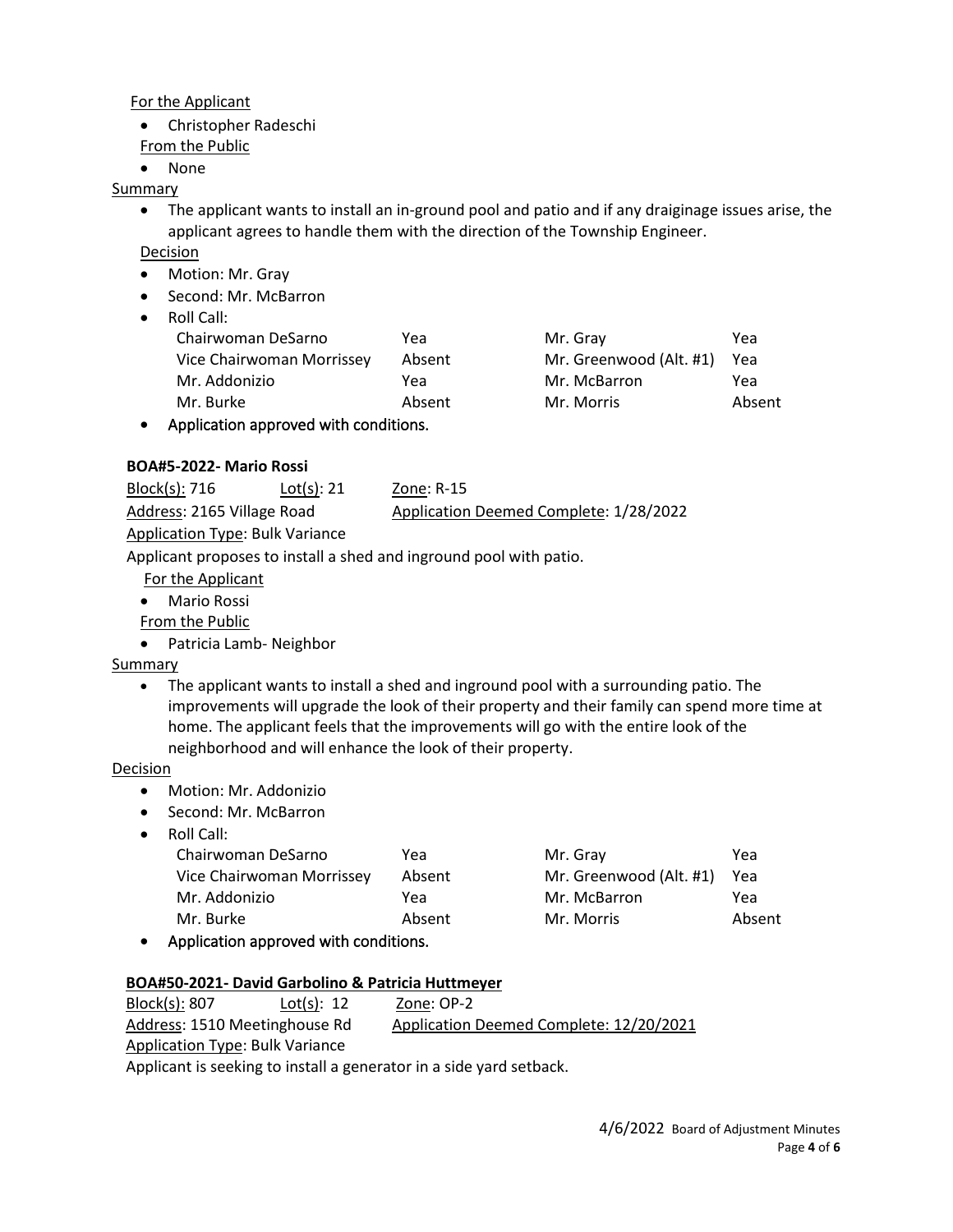## For the Applicant

- Michael Rubino, Esq
- Joseph Kociuba, Engineer

From the Public

• None

# Summary

The applicant wants to install a generator 35.35 feet from the property line located on the west side of their house when it is supposed to be installed at least 50 feet from the property line.

# Decision

- Motion: Mr. Addonizio
- Second: Mr. McBarron
- Roll Call:

| Chairwoman DeSarno        | Yea      | Mr. Gray                | Yea    |
|---------------------------|----------|-------------------------|--------|
| Vice Chairwoman Morrissey | Absent   | Mr. Greenwood (Alt. #1) | Yea    |
| Mr. Addonizio             | Yea      | Mr. McBarron            | Yea    |
| Mr. Burke                 | Absent   | Mr. Morris              | Absent |
| .<br>.                    | $\cdots$ |                         |        |

• Application approved with conditions.

# **BOA#51-2021- Christopher Meccia**

| Block(s): 943                          | Lot(s): $16$ | Zone: R-60                              |
|----------------------------------------|--------------|-----------------------------------------|
| Address: 1640 Martin Road              |              | Application Deemed Complete: 12/21/2021 |
| <b>Application Type: Bulk Variance</b> |              |                                         |

Applicant is seeking to construct a single family home on a vacant lot.

## For the Applicant

- Michael Rubino, Esq
- Matt Meccia, Contractor, and nephew of Christopher Meccia From the Public
- Peter George Skokus
- Gregory Bitsko
- Robert Shimko

## Summary

The Applicant wants to construct a 2,200 square foot single-family home on a vacant lot. Due to the amount of wetlands the house has to be built closer to the front property line and side property line which is less than the Township permits.

## **Decision**

• *Carried to 6/15/2022 with no re-noticing required*

## **Resolutions**

# **BOA #1-2013- Care One at Wall, LLC- One Year Extension**

Block(s): 745 Lot(s): 4.01 Address: 2621 Highway 138 **Decision** 

- Motion: Mr. Addonizio
- Second: Mr. McBarron
- All in favor. None Opposed.
- Resolution adopted as written.